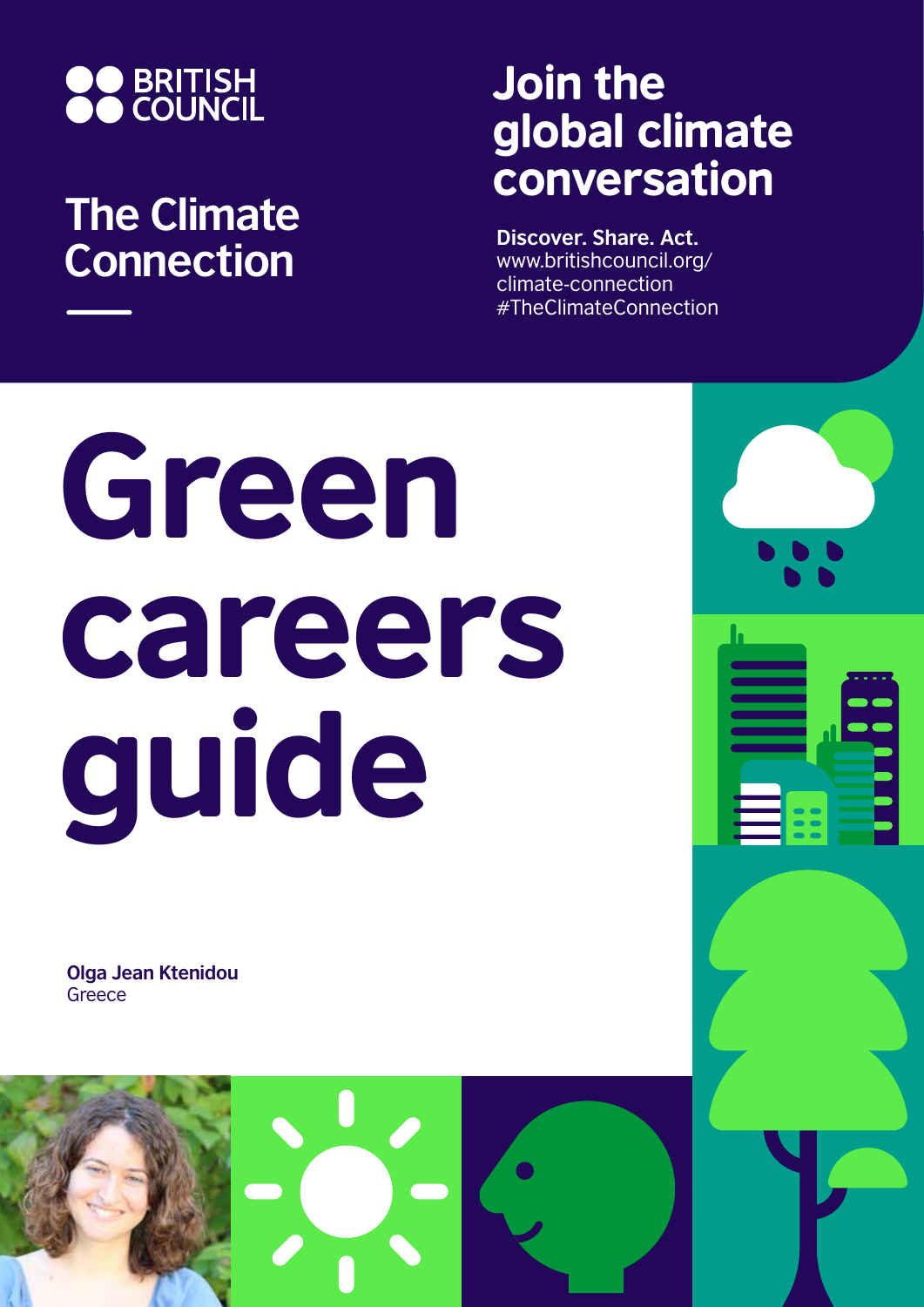### Dr Olga-Joan Ktenidou Engineering seismologist and seismic hazard specialist

Associate researcher (National Observatory of Athens) & Consultant

olga.ktenidou@noa.gr https://www.linkedin.com/in/olga-joan-ktenidou-58a1816b/

#### **What did you study, and what inspired you to choose that?**

I studied civil engineering at the Aristotle University of Thessaloniki, Greece (#aristotleuniversityofthessaloniki) and was fascinated by the complex behaviour of our earth and, most of all, earthquakes. So much so, that I steered my path towards an MSc in Soil Mechanics and Engineering Seismology at Imperial College London (#imperialcollege). That was where I first witnessed cutting-edge academic groups partnering with high-end industrial stakeholders to solve problems in the context of real-life challenges.

#### **How did your studies help you get into the career you're in today, and what inspired you to work in the green industries?**

I only found my way to the clean energy sector after I finished my PhD in engineering seismology. Prior to that, I did not know that newgeneration nuclear power had zero emissions, a small land footprint, and minimal waste; all of which render it a green energy alternative. It was during my postdoctoral research jobs at the French Institute of Radioprotection and Nuclear Safety (#IRSN) and the Earth Sciences Institute in Grenoble (#isterre) that I discovered seismology could contribute towards safer critical infrastructures around the world, even where earthquakes are not frequent at all. People do not realise it, but even in very low-seismicity places, critical infrastructure must still be carefully designed against large earthquakes. This is because such facilities



must remain safe for thousands of years, and so are bound to be shaken eventually by a very strong earthquake – something that our ordinary buildings and we will likely never experience in our short lifetime. The particular seismological topic I specialised in is crucial for estimating the seismic behaviour of small concrete dams and for the safe-shutdown of the equipment inside nuclear reactors, and so the models and methods I develop can contribute to their safer design and operation over a long life span.

#### **What other experiences and support have you had along the way, and what exciting projects have you been involved in?**

I was lucky to be invited to work in some large international projects of the energy sector, whose panels included some of the most prominent seismologists in the world. My first break was with re-estimating seismic hazard for the Swiss nuclear power plant sites (#seissnuclear), where

#TheClimateConnection www.britishcouncil.org/climate-connection